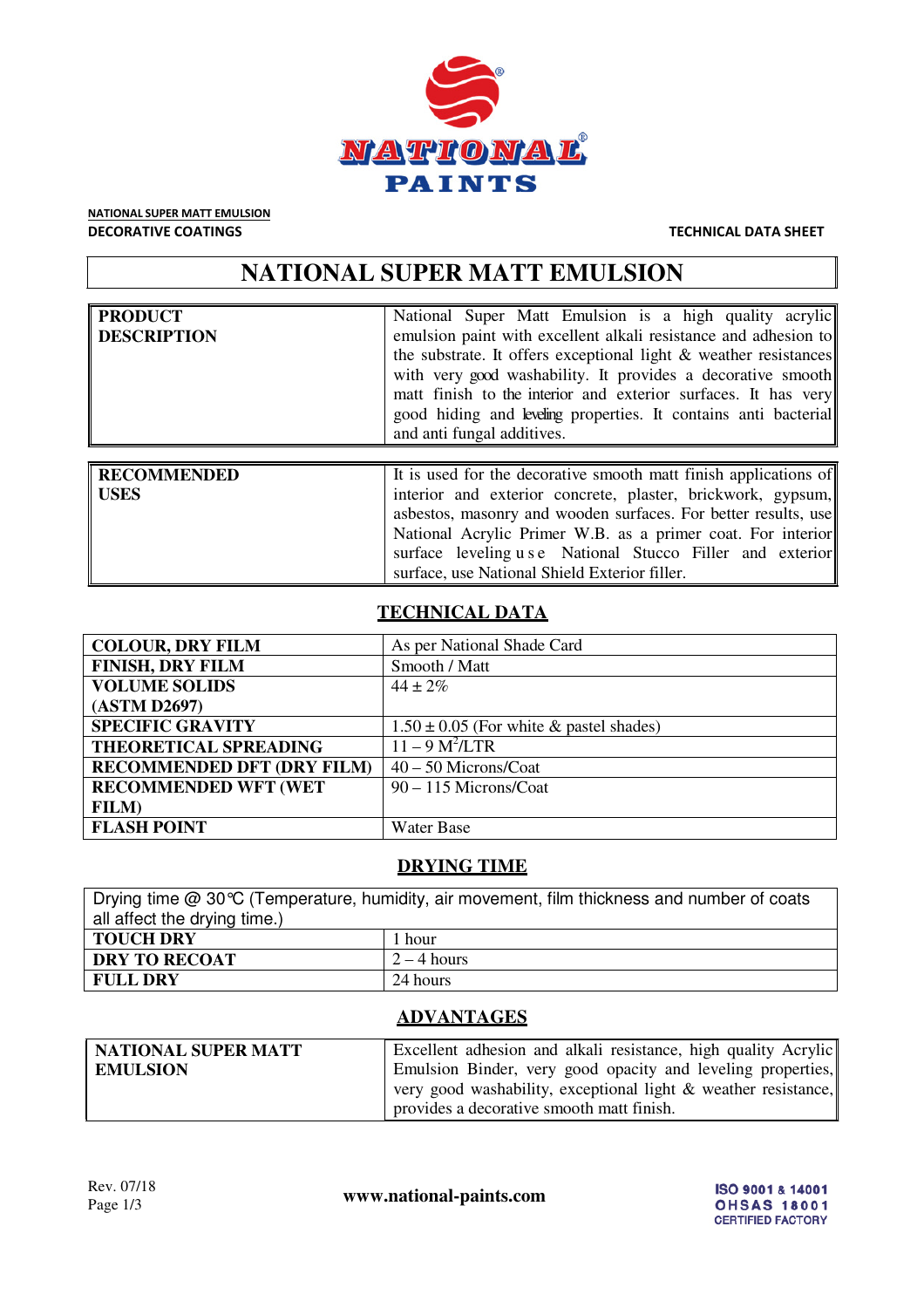

NATIONAL SUPER MATT EMULSION DECORATIVE COATINGS TECHNICAL DATA SHEET

# **APPLICATION INSTRUCTION**

| <b>SURFACE PREPARATION</b> | Before application, the surface should be sound, clean and free  |
|----------------------------|------------------------------------------------------------------|
|                            | from oil, grease, loose particles, dust, etc. Application can be |
|                            | I done by the recommended application methods.                   |

# **APPLICATION DATA**

| <b>APPLICATION METHOD</b>       | Roller, Brush or Spray                                 |
|---------------------------------|--------------------------------------------------------|
| <b>CLEANING/THINNING</b>        | Water                                                  |
| <b>THINNER (VOLUME)</b>         | Water, $5 - 10\%$ depends on the method of application |
| <b>CONV. SPRAY REQUIREMENTS</b> | Possible                                               |
| <b>AIRLESS SPRAY</b>            | Pressure: $2000 - 2500$ psi                            |
| <b>REQUIREMENTS</b>             |                                                        |
| <b>NOZZLE SIZE</b>              | $0.018" - 0.021"$                                      |
| <b>MIXING RATIO (BY VOLUME)</b> | <b>NA</b>                                              |
| POT LIFE @ 30°c (100 ml)        | <b>NA</b>                                              |

# **SYSTEM**

| <b>RECOMMENDED SYSTEM</b><br>To be applied on prepared surface. | National Acrylic Primer (W.B.)                 | l coat  |
|-----------------------------------------------------------------|------------------------------------------------|---------|
|                                                                 | <b>National Super Matt Emulsion</b>            | 2 coats |
|                                                                 | For leveling the surface: (If required)        |         |
|                                                                 | National Stucco Filler (For interior)          | 2 coats |
|                                                                 | National Shield Exterior Filler (For Exterior) | 2 coats |

# **ADDITIONAL DATA**

| <b>SHELF LIFE @ 30°C</b> | $\frac{1}{8}$ 18 months, in original sealed container, with proper storage |
|--------------------------|----------------------------------------------------------------------------|
|                          | conditions.                                                                |

# **HEALTH & SAFETY**

| <b>SAFETY</b>      | Generally, most of the water base paints are quite safe to handle |
|--------------------|-------------------------------------------------------------------|
| <b>PRECAUTIONS</b> | with due precautions. As a general rule, avoid skin and eye       |
|                    | contact by wearing overalls, gloves, goggles, and mask etc.       |
|                    | Spillage on skin should immediately be removed by thorough        |
|                    | washing with water and soap or suitable cleaner. Eye should be    |
|                    | flushed with fresh water. Avoid inhalation of vapours and paint   |
|                    | mist by wearing suitable mask. In the event of ingestion and      |
|                    | eye contact, seek medical attention immediately. Painting must    |
|                    | be carried out in well-ventilated area. Local safety regulations  |
|                    | to be followed.                                                   |

www.national-paints.com

ISO 9001 & 14001 **OHSAS 18001 CERTIFIED FACTORY**